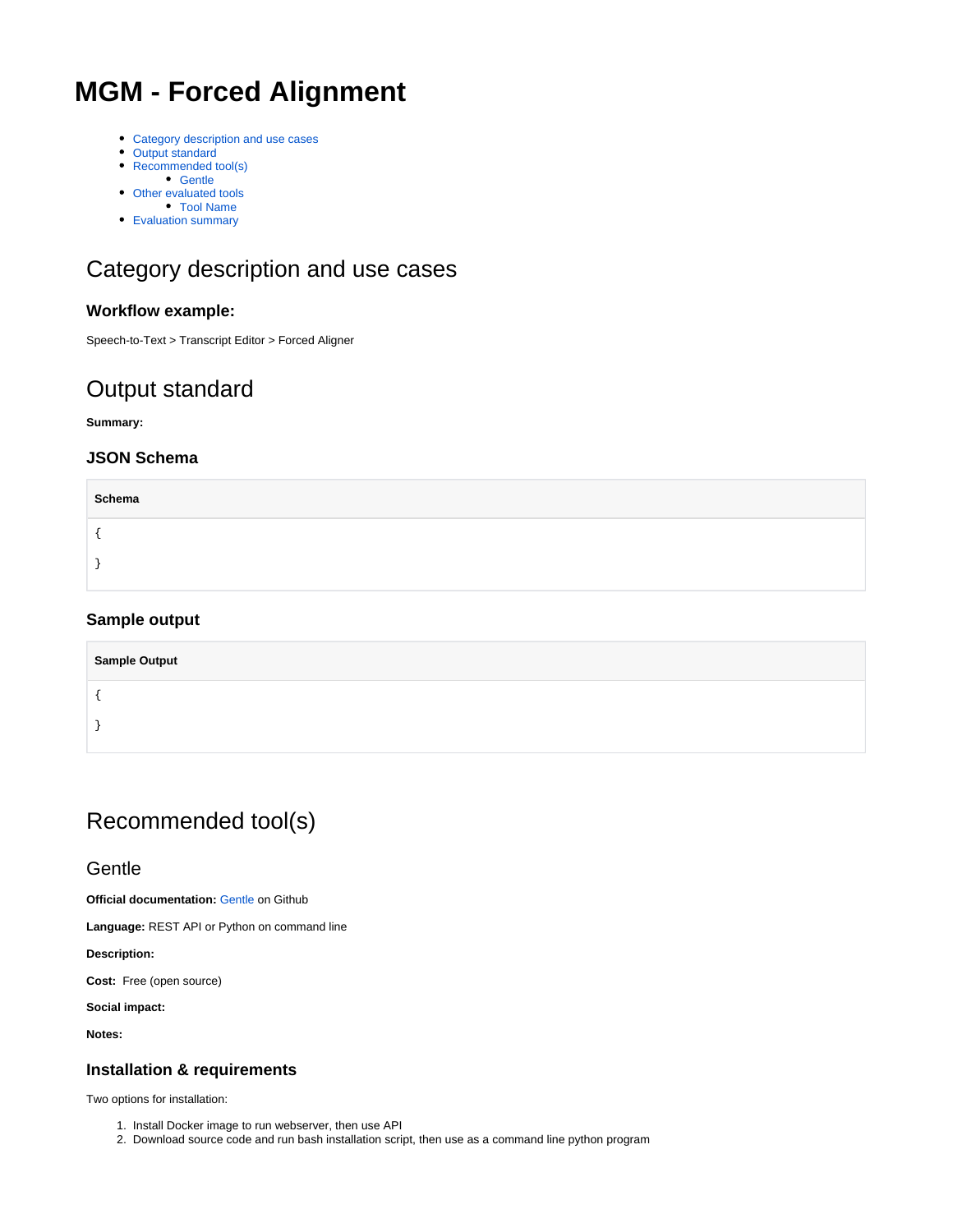#### **Parameters**

#### **Input formats**

Audio (mp3, wav, possibly other formats) and transcript (plain text).

#### **Example Usage**

#### **<tool name> Example**

curl -F "audio=@audio.mp3" -F "transcript=@words.txt" "http://localhost:8765/transcriptions?async=false"# ORpython3 align.py audio.mp3 words.txt

#### **Example Output**

#### **Gentle Output** { "transcript": "Now, let me looking at the Congress, uh, as one of the institutions in trouble, uh, to some degree, not the same degree as others, perhaps, but still part of the whole mail.", "words": [ { "alignedWord": "now", "case": "success", "end": 38.29, "endOffset": 3, "phones": [  $\{$  "duration": 0.12, "phone": "n\_B" , where  $\{ \}$  , we have the set of  $\{ \}$  ,  $\{$  "duration": 0.01, "phone": "aw\_E" } ], "start": 38.16, "startOffset": 0, "word": "Now" }, { "alignedWord": "let", "case": "success", "end": 38.65, "endOffset": 8, "phones": [  $\{$  "duration": 0.05, "phone": "l\_B" , where  $\{ \}$  , we have the set of  $\{ \}$  , ... ]

### <span id="page-1-0"></span>Other evaluated tools

<span id="page-1-1"></span>Tool Name

}

**Official documentation:** <link>